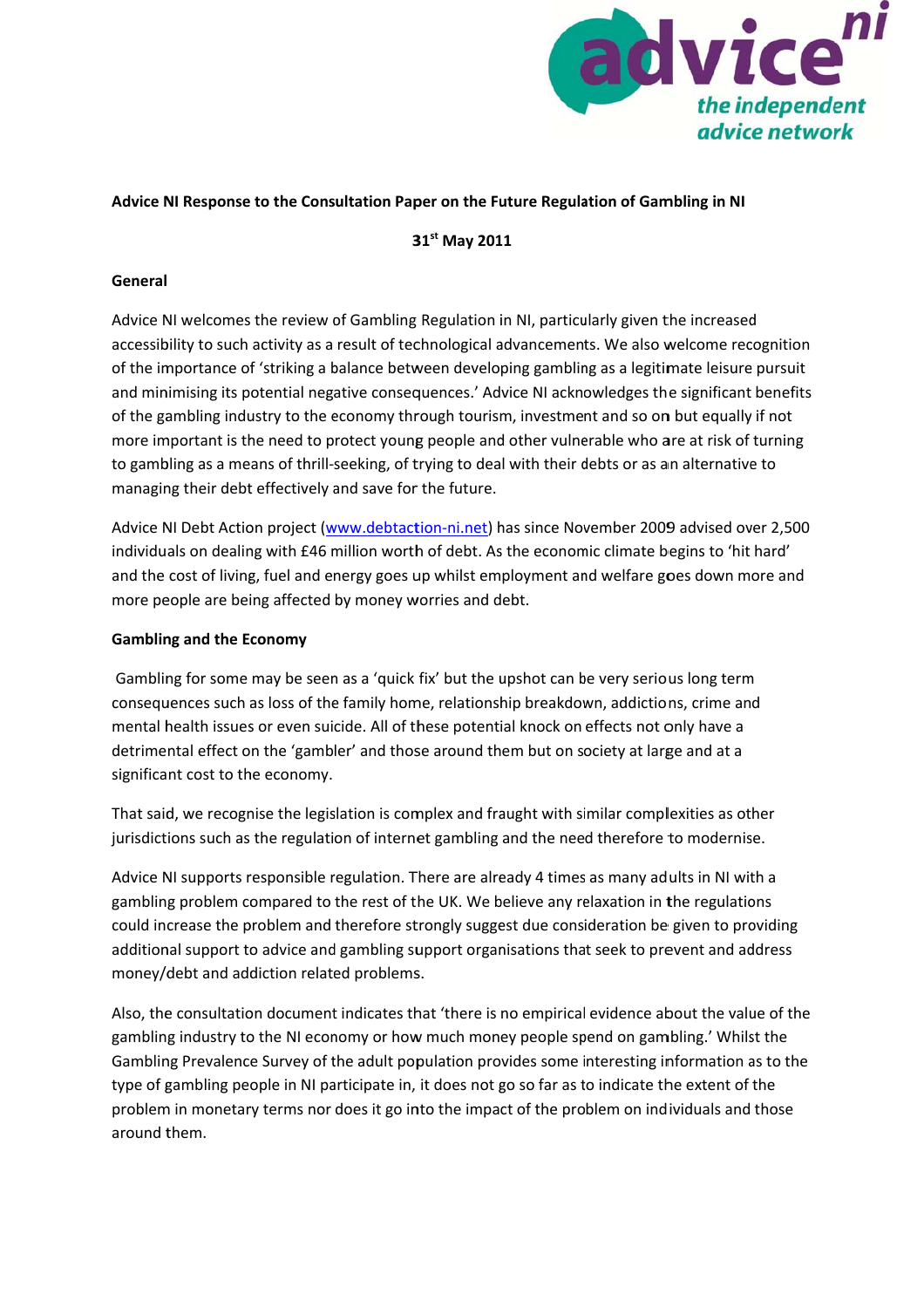Advice NI believes it would be extremely useful to conduct research on this so as to inform any changes to the current legislation. Research in this area could also set a benchmark from which to measure the effect and impact of legislative changes in the future.

### **Industry in Other Jurisdictions**

Advice NI values the emphasis other jurisdictions place on strict enforcement, social responsibility and protection particularly for vulnerable people.

Advice NI believes the Department should keep a close watching brief on the EU Working Party under the Competiveness Council which is considering gambling problems and seeking a common solution.

The consultation document highlights that 'no provision for casinos was included in the 1985 Order as there was no evidence of any real demand for them in NI.' It is not clear from the consultation document that the evidence for *High stakes 'casino' type gambling* has increased in NI. We also believe the evidence of the benefits that casinos would bring to NI in terms of jobs, tourist revenue and regeneration is vague. It would be useful to indicate how the benefits/value as well as the negative impact of casinos in NI would be measured and for comparisons to made with GB. We support the Ministers view not to change the law unless there is evidence of a major shift in public opinion but are unsure as to how public opinion will be assessed. Should any change occur we would seek assurance that appropriate, effective and transparent supervision structures and regulation are in place.

With regards to *poker and other gaming in pubs and clubs* we believe that any easing of the current restrictions should be exercised with caution and should be subject to limits on the stakes and prizes so as to reduce any further risk of gambling-related harm.

*Online gambling* seems to be a growing concern particularly in relation to regulation and to the grooming of young people for such activity through non-cash based gambling online through sites such as facebook. There is also a link between some of the financial product provider sites and online gambling which could lead to further debt and socio- health issues such as unemployment/unemployability, crime, domestic violence etc. Advice NI considers it to be very important that government use this consultation as an opportunity to begin to review online gambling rules and regulations and in doing so reviews any relevant international research and practices.

Advice NI recognises that some premises can *open on Sundays* for example race tracks and can understand the view of bookmakers and bingo halls that they have not had a level playing field. Opening on Sundays could minimise any illegal gambling activity in pubs and clubs and offer more protection to those who choose to gamble.

In relation to *bingo* we believe that the perception that bingo is a 'soft' form of gambling underestimates the sophistication of bingo clubs, for example the running of multiple games and remote games. There are also particular risks with bingo for more vulnerable members of society as they have increasing access to home-based bingo and the extent of the gambling becomes less visible.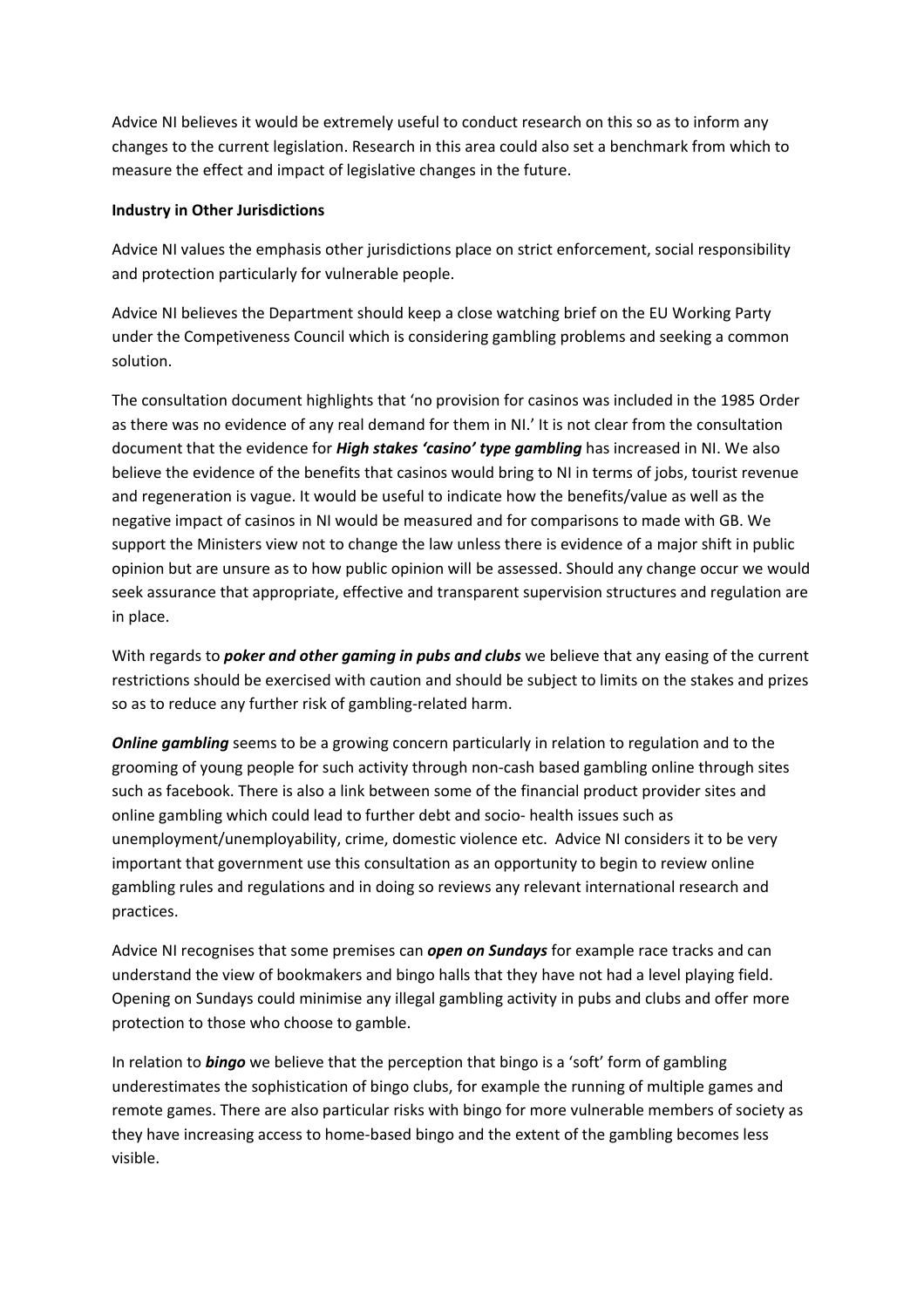The restrictions in the 1985 Order regarding *advertising* are more prohibitive than those applied in GB. However, to allow more freedom to broadcasters to advertise gambling in NI could have a detrimental effect on poverty levels in NI. It is a well known fact that there is a higher level of benefit dependency in NI than the rest of the UK e.g. 4.8% of the working age population in NI Are on JSA compared to 3.6% in GB (May 2010). In January 2011 25.0% of JSA claimants in NI had been long term unemployed and claiming the benefit for more than 12 months compared to 15.2% in GB. Less stringent laws could leave this vulnerable group open to more targeted and aggressive advertising which could contribute to the socio-health issues mentioned earlier.

Advice NI supports the alignment of the legislation in NI with that of GB in relation to prize competitions and free draws.

#### **Sector Specific Issues**

Advice NI welcomes the Ministers view not to permit *Fixed Odds Betting Terminals* gaming machines with high stakes and prizes as there appears to be anecdotal evidence from GB treatment providers that they increase propensity to harm.

We also welcome the intention to restrict prize *gaming in bingo clubs* to equal chance games as well as the increase of prize gaming limits in line with GB. The membership requirement for participation in a licensed bingo club may be outdated but there is still a need to check age and identification of players.

Regarding *gaming machines* we are unsure as to the effectiveness of the enforcement of the law, for example that gaming machines are not permitted in cafes, fast food outlets and taxi depots. There also seems to be a lack of clarity as to whether or not certain 'skill' machines such as the 'crane grabber' or 'coin pusher' fall within the 1985 Order. We believe it is important that the review of the legislation results in more clarity as to what is covered by the law and that there are effective structures in place to ensure regulation and enforceability.

Advice NI welcomes the review of existing *lotteries law*, given that this is one of the most common methods of fundraising for the voluntary and community sector. The removal of the maximum £1 stake and the doubling of the value of ticket sales to £160,000 is also welcomed as it removes the restrictions placed on the VCS in fundraising. We are keen though to understand why consideration has not been given to aligning the ticket sales value with GB (£4m). Advice NI believes any changes to lotteries legislation should not restrict charities fundraising but rather facilitate and support it.

# **Measures to Promote Licensing Objectives**

Advice NI strongly supports the underpinning of gambling law in NI by formal objectives and values those that are central to GB gambling law -

• Protecting children and other vulnerable people from being harmed or exploited by gambling;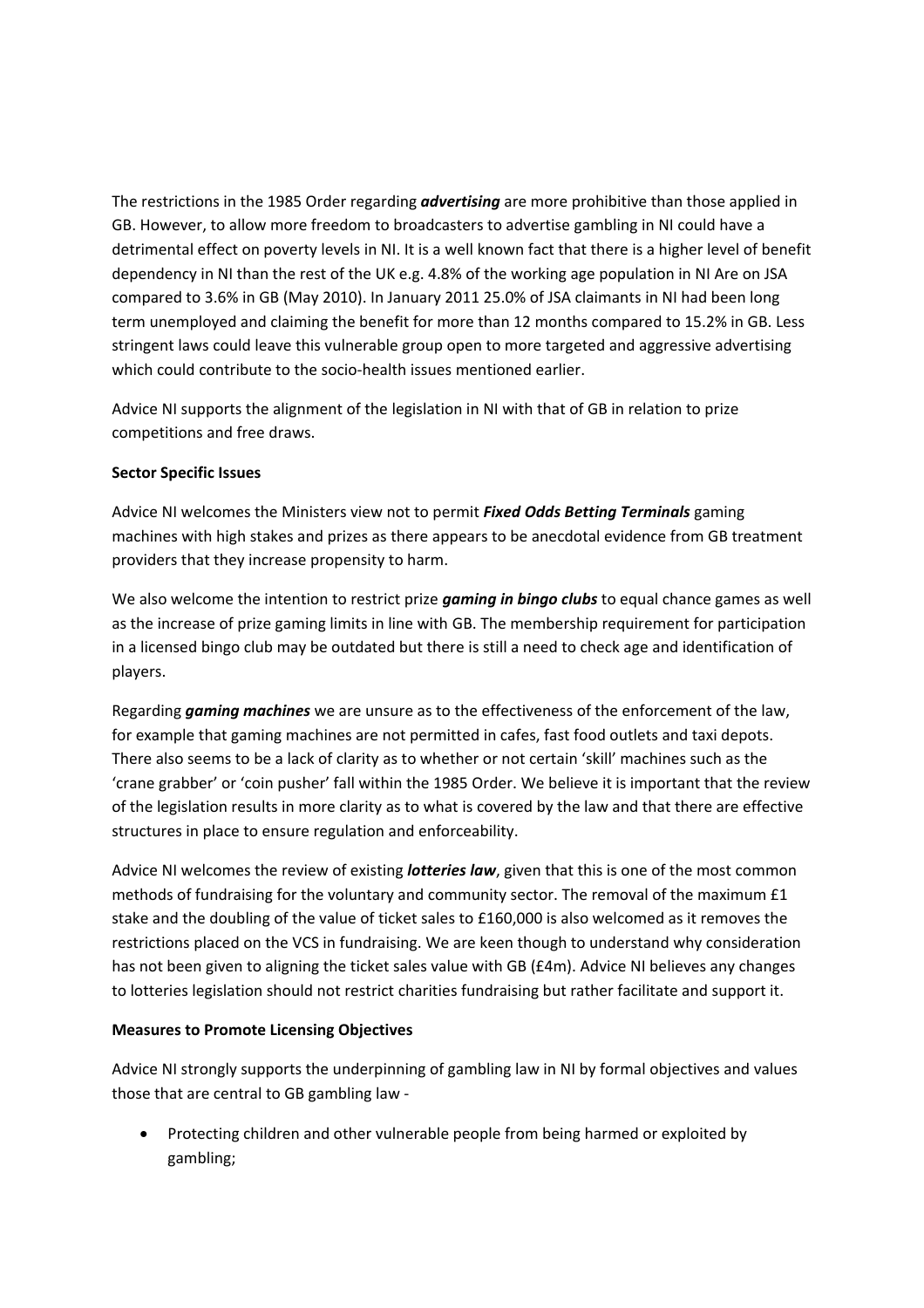- Preventing gambling from being a source of crime or disorder, being associated with crime or disorder, or being used to support crime and
- Ensuring that gambling is conducted in a fair and open way

Advice NI suggests that the Department consider licensing, regulation and enforcement controls in GB and internationally to ensure an informed decision on structures and controls that are fit for purpose in NI.

We strongly support the introduction in NI of statutory codes of social responsibility for the gambling industry linked to the core objectives. We also believe these should have a firm statutory basis with appropriate sanctions for non-compliance. In addition to this, Advice NI believe more support and resources should be provided to organisations that support problem gamblers and their families. Training should be provided to the industry and health care professionals on understanding debt, identifying vulnerable people and on support services available. Stronger links should be encouraged between the industry and the Public Health Authority with the advice sector, in particular Debt Action NI.

Advice NI would welcome the introduction of a standardised 'screening tool' to measure problem gambling as well as the establishment of a Board in NI similar to the Responsible Gambling Strategy Board, or at least NI representation on the Board.

A lot of the evidence related to gambling is anecdotal and whilst RGSB has commissioned research, prevention and treatment services for problem gamblers in GB the problem in NI has not been sufficiently identified. NI would benefit from the support and delivery of research and joined up local services perhaps to include addiction, health and advice services. Our understanding is that there is currently no specific statutory service provided by the health service to gamblers. A levy on the industry received by a statutory body and dispersed to voluntary and community based support services would assist with prevention and treatment of gamblers and their families. This is ever more important with the increasing levels of debt and the potential increase in gambling amongst young people and more vulnerable people.

# **Regulation & Enforcement**

On the issue of regulation and enforcement Advice NI believes the independence of the regulator is crucial if a fair and balanced approach is to be applied. We favour a unitary regulatory body in principle though believe that prevention and support services should be given as much value as regulation and enforcement. Regulation and enforcement should therefore be cost effective and part of a wider resourced framework.

# **Contact information:**

**Bob Stronge (Chief Executive)** 

**Fiona Magee (Deputy Chief Executive)** 

**Kevin Higgins (Head of Policy)**